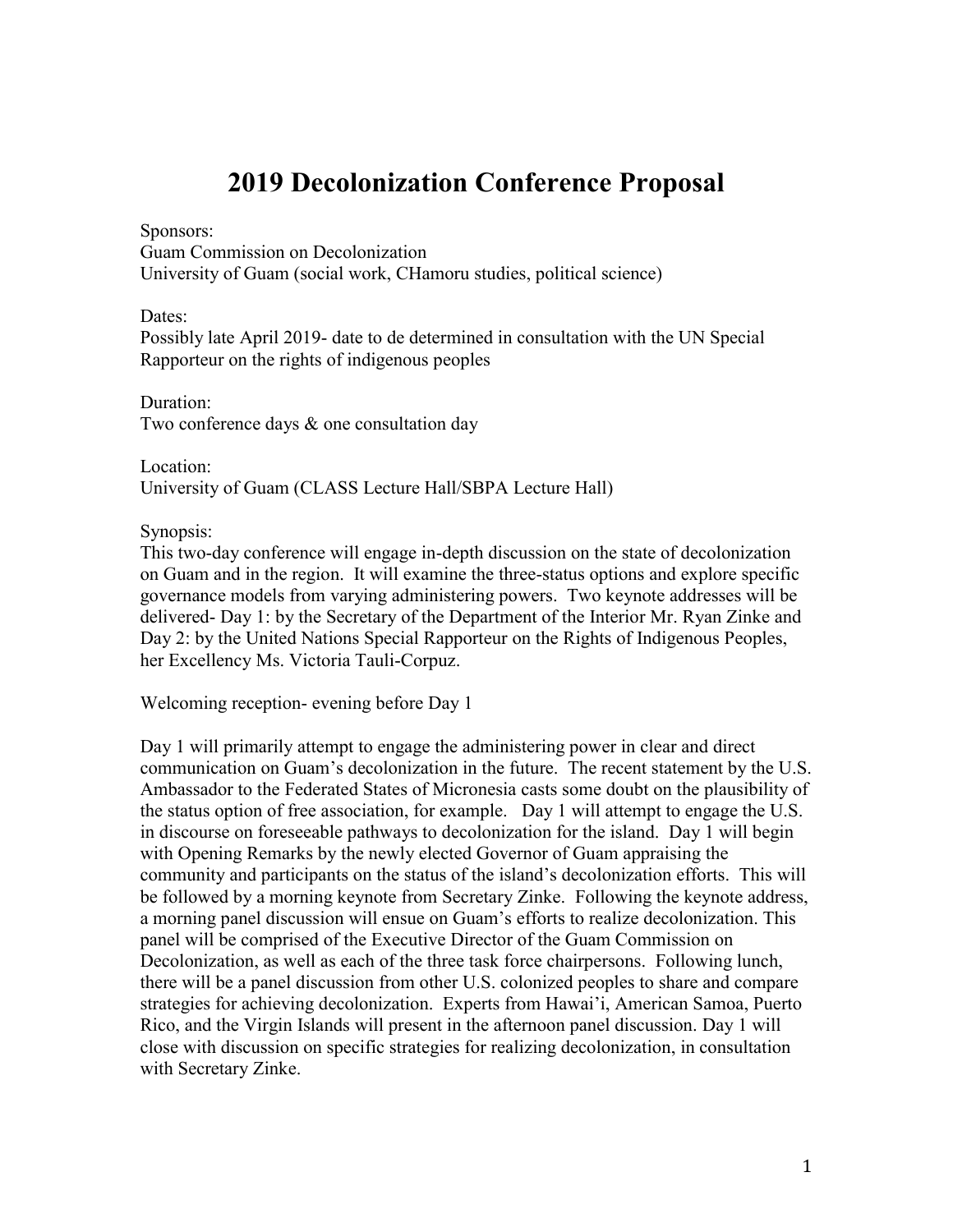Day 2 will primarily focus on regional efforts and strategies to achieve decolonization. The Opening Remarks will be delivered by the Governor of Guam as a repot out on the directions and strategies developed in Day 1. The morning keynote address will be delivered by the UN Special Rapporteur on Indigenous Issues, who will speak to the intersectionality of the rights of indigenous and colonized peoples, using the UNDRIP as her framework. This will be followed by a morning plenary panel of experts from New Caledonia (Kanaky- French), Maohi Nui (Tahiti- French), and Tokelau (New Zealand). The afternoon will end with case examples from countries who've recently decolonized with each of the three status options: Republic of Belau, Timor Liste, and Hong Kongsharing their experiences of decolonization.

Closing reception to follow.

Day 3 will entail consultations as needed.

#### **Proposed Budget**

| Venue (UOG- 2 days, venue for receptions)                                                        | \$750    |
|--------------------------------------------------------------------------------------------------|----------|
| Food- welcoming reception, lunch each day, closing reception<br>4 events x 175 people x $$9$ /pp | \$6,300  |
| Airfare $(12$ people x \$2,000)                                                                  | \$24,000 |
| Hotel Accommodations $$200 \times 4$ days x 12 people                                            | \$9,600  |
| Per Diem \$87 x 5 days x 12 people                                                               | \$5,220  |
| <b>Ground Transportation</b><br>4 transport to/from conference every day                         | \$1,000  |
| Conference Supplies                                                                              | \$1,000  |
| Gifts (12 x \$50)                                                                                | \$600    |

#### **TOTAL: \$48,470**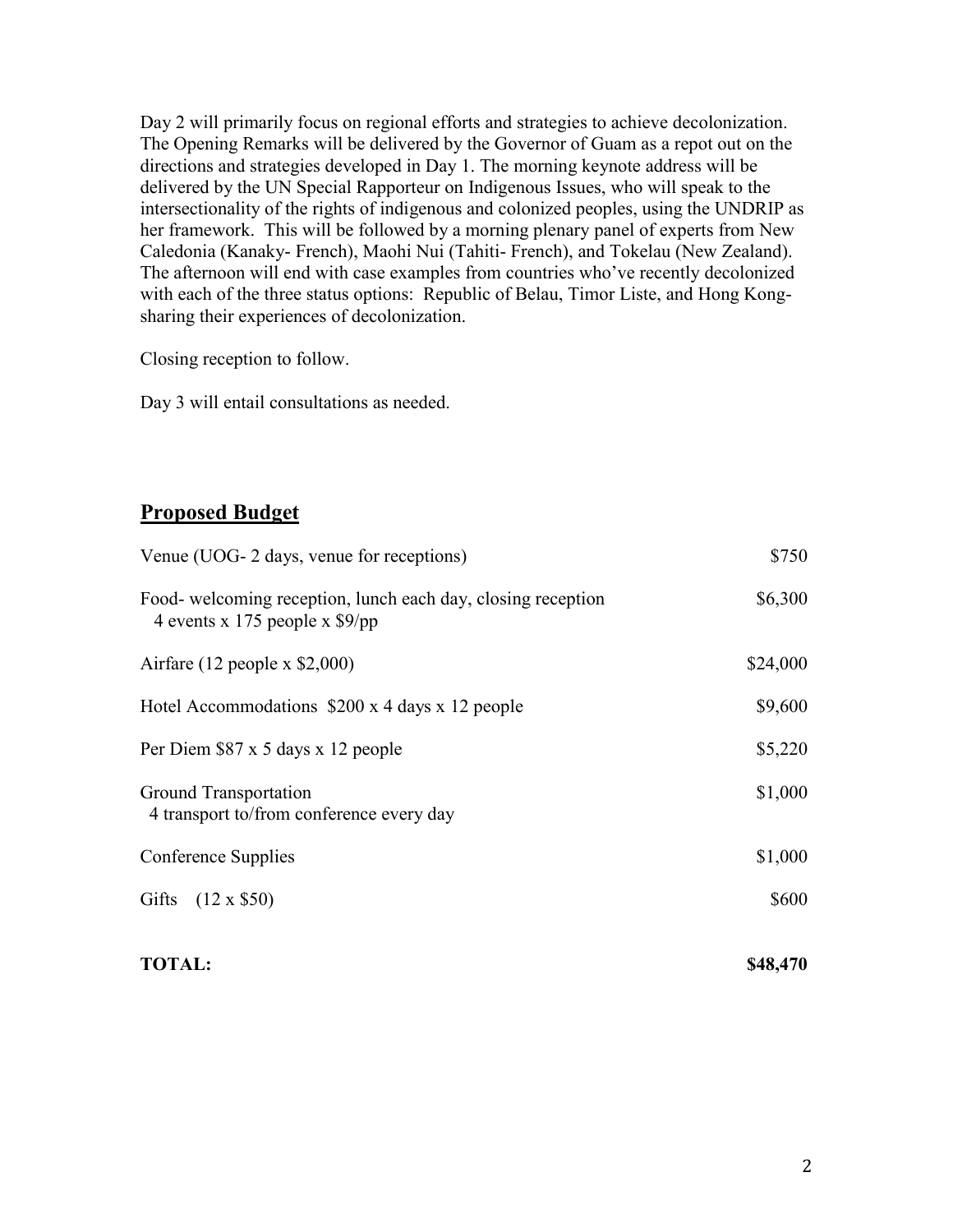# **POTENTIAL EXPERTS**

- 1. Wilma Reverón Collazo, Puerto Rico
- 2. Mililani Trask, Hawai'i
- 3. Carlyle Corbin, U.S. Virgin Islands
- 4. Oscar Temanu, Maohi Nui
- 5. Nick McClellan, Kanaky
- 6. Roman Bador, Republic of Belau

#### **Secretary Ryan Zinke, U.S. Department of Interior**

Ryan Zinke was sworn in as the 52nd Secretary of the Interior on March 1, 2017.

A fifth-generation Montanan and former U.S. Navy SEAL Commander, Ryan Zinke built one of the strongest track records in the 114th Congress on championing sportsmen's access, conservation, regulatory relief, forest management, responsible energy development, and smart management of federal lands.

"As a former Navy SEAL, Ryan has incredible leadership skills and an attitude of doing whatever it takes to win," President Donald Trump said in nominating the former congressman, who built an impressive portfolio on Interior issues ranging from federal mineral leases to tribal affairs to public lands conservation.

Growing up in a logging and rail town near Glacier National Park, Ryan has had a lifelong appreciation for conserving America's natural beauty while honoring Teddy Roosevelt's vision of multiple-use on our public lands. He has consistently led the efforts to renew the Land and Water Conservation Fund in Congress, and has also been a firm advocate for our nation's sportsmen to gain access to our public lands with the SCORE Act and SHARE Act. Zinke also coauthored the Resilient Federal Forest Act, which initiated new reforms for revitalizing America's timber towns and preventing wildfires by emphasizing the collaborative process.

Zinke is widely praised for his voting record supporting the Teddy Roosevelt philosophy of managing public lands, which calls for multiple-use to include economic, recreation and conservation. He has pledged to explore every possibility for safely and responsibly repealing bad regulations and using public natural resources to create jobs and wealth for the American people.

"I am honored and humbled to serve Montana and America as Secretary of the Interior," Zinke said. "I shall faithfully uphold Teddy Roosevelt's belief that our treasured public lands are 'for the benefit and enjoyment of the people'. I will work tirelessly to ensure our public lands are managed and preserved in a way that benefits everyone for generations to come. Most importantly, our sovereign Indian Nations and territories must have the respect and freedom they deserve. I look forward to making the Department of the Interior and America great again."

As Secretary of the Interior, Zinke leads an agency with more than 70,000 employees who are stewards for 20 percent of the nation's lands, including national parks, monuments, wildlife refuges and other public lands. The department oversees the responsible development of conventional and renewable energy supplies on public lands and waters; is the largest supplier and manager of water in the 17 Western states; and upholds trust responsibilities to the 567 federally recognized American Indian tribes and Alaska Natives.